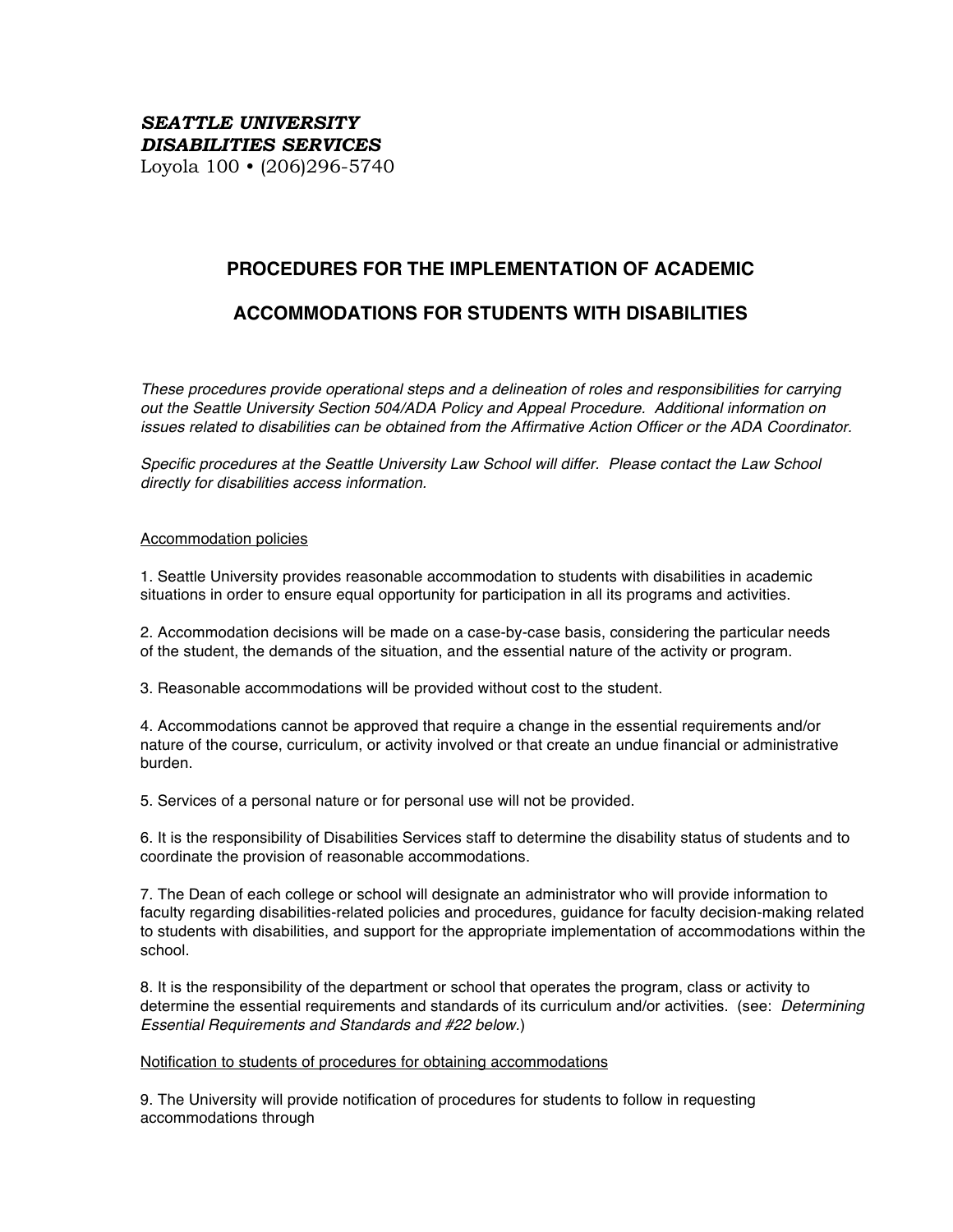- statements in the Undergraduate and Graduate Student Handbooks and Bulletins of Information and in the quarterly Schedule of Courses,
- a letter sent to each new student describing available services and
- faculty and staff referrals for specific students.

10. Disabilities Services staff are available to discuss possible aids, services, and adjustments with students.

## Request for accommodations

11. It is the responsibility of the student to request any accommodations needed to ensure equal opportunity for participation in Seattle University programs.

12. To initiate a request for accommodation, the student meets with Disabilities Services staff in person to discuss his or her individual situation.

13. Students must present accommodations requests to Disabilities Services staff in writing, separately for each situation. Typically this means requesting each accommodation, for each class, each quarter. (see: *Accommodations Request form*.)

14. If a student presents a request for accommodation directly to a professor, the professor will notify the student of the access procedures through Disabilities Services.

## Verification of disability and determination of reasonable accommodations

15. It is the responsibility of the student to provide documentation of disability-related needs to Seattle University. Documentation must fulfill the criteria stated in the Seattle University *Requirements for Documentation of Disabilities.*

16. Documentation is given to Disabilities Services staff and kept in confidential files in the Learning Center. (see: *Confidentiality of Disability Related Records*)

17. Disabilities Services staff will send notification of the student's disability status to the designated administrator of the student's school or college. The administrator will keep this information in a separate location, not adding it to the student's official file. The designated administrator will release the information on a need to know basis only.

18. After reviewing the documentation and in consultation with the student, Disabilities Services staff will consider the following in determining whether to support a requested accommodation:

- the student must have a condition that meets the Section 504 definition of disability,
- the accommodation must be related to the functional impairments noted on the documentation, and
- the requested accommodation cannot be of a personal nature or for personal use.

Additionally, when choosing between equally effective accommodation strategies, the one supported must be the least financially and administratively burdensome for the university.

19. Accommodations recommendations written in a student's documentation by the diagnosing professional not be automatically approved.

20. If the documentation is unclear on issues related to specific requests, students may be asked to obtain additional information.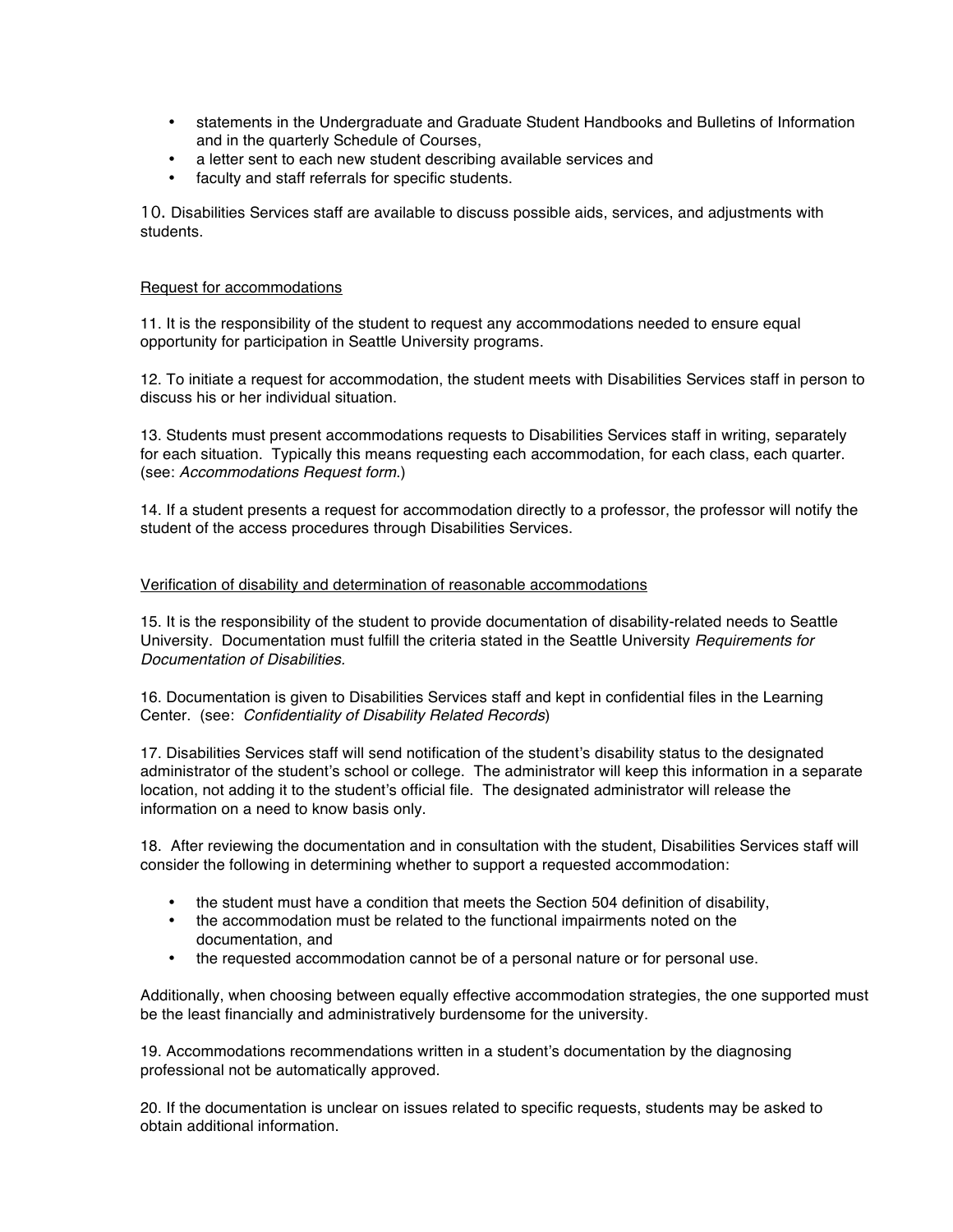21. Students may receive reasonable accommodations on a limited basis (usually for one quarter) while they are in the process of obtaining documentation.

22. If it appears possible that a requested accommodation might require a change in the essential nature or requirements of a course, Disabilities Services staff will alert the student to the concern and explain that approval is needed from the academic department or school.

23. In any case in which Disabilities Services staff has reason to believe that a requested accommodation might require a change in the essential requirements or nature of the course, could require an exception to college or university policy, or presents issues and complexities not yet explored at Seattle University, the steps listed below will be followed (in other cases the procedure described in #27 - 32 below will be used):

- A. the student will provide the specific request in writing;
- B. Disabilities Services staff will forward that request to the designated administrator of the school involved, chair of the department, and the instructor of the course who will review the issue and its implications;
- C. within the limits of confidentiality, Disabilities Services staff will provide information requested by the department and/or school to support their deliberations (See*: Confidentiality of Disability Related Records*);
- D. within a reasonable (usually two weeks) time period, the designated administrator of the school will send a written answer to the accommodation request to Disabilities Services staff who will forward it to the student.

24. If a particular requested accommodation cannot be supported, Disabilities Services staff will attempt to find an alternative accommodation and/or services that will fit the needs of the student.

25. If the written request for accommodation is not supported by Disabilities Services staff, the denial and rationale will be provided to the student in writing.

## Approval and implementation of accommodations

26 During the initial discussion regarding an accommodation request, Disabilities Services staff will inform the student of the procedures required for accessing that specific accommodation.

27. In order to access the accommodation, the student must follow the steps and timelines specific to that accommodation.

28 Except in situations covered in #21 above, Disabilities Services staff will send written notification to administrators, faculty, and staff involved in the implementation and monitoring of the accommodation, explaining the recommended adjustment and providing information about typical procedures. For accommodations provided in a specific class, this will include sending notification to the designated administrator of the school or college through which the class is taught.

29. If a faculty member has concerns about the approval or implementation of any accommodation, he or she should discuss the issue with the designated administrator of the school or college. Disabilities Services staff is also available for consultation.

30 If a faculty member receives written notification of a reasonable accommodation for a student and he or she does not discuss concerns with the designated administrator of the school or college, the accommodation will be implemented as described.